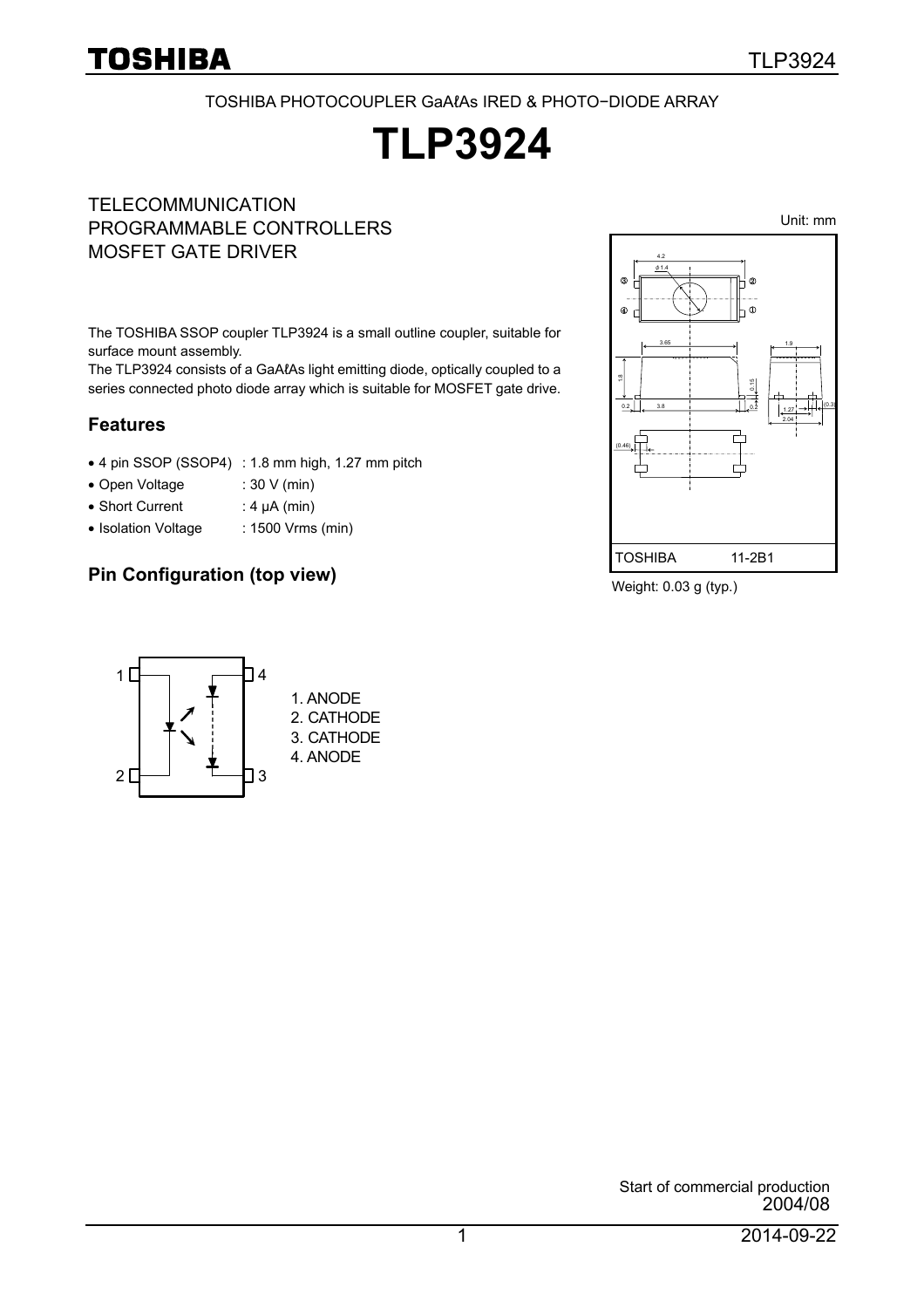#### **Absolute Maximum Ratings (Ta = 25°C)**

| Characteristic                                                             |                                                     | Symbol                | Rating       | Unit         |
|----------------------------------------------------------------------------|-----------------------------------------------------|-----------------------|--------------|--------------|
| LED                                                                        | <b>Forward Current</b>                              | ΙF                    | 30           | mA           |
|                                                                            | <b>Forward Current</b><br>Derating (Ta $\geq$ 25°C) | $\Delta$ IF / °C      | $-0.3$       | mA / °C      |
|                                                                            | Reverse Voltage                                     | V <sub>R</sub>        | 5            | V            |
|                                                                            | Junction Temperature                                | Τ <sub>i</sub>        | 125          | °C           |
| <b>DETECTOR</b>                                                            | <b>Forward Current</b>                              | l <sub>FD</sub>       | 50           | μA           |
|                                                                            | Reverse Voltage                                     | <b>V<sub>RD</sub></b> | 10           | V            |
|                                                                            | Junction Temperature                                | T <sub>i</sub>        | 125          | °C           |
| Storage Temperature Range                                                  |                                                     | $T_{\text{stg}}$      | $-55$ to 125 | °C           |
| <b>Operating Temperature Range</b>                                         |                                                     | $T_{\text{opr}}$      | $-40$ to 85  | $^{\circ}$ C |
| Lead Soldering Temperature (10 s)                                          |                                                     | $T_{\mathsf{sol}}$    | 260          | °C           |
| <b>Isolation Voltage</b><br>$(AC, 1$ minute, R.H. $\leq 60\%)$<br>(Note 1) |                                                     | BV <sub>S</sub>       | 1500         | Vrms         |

Note: Using continuously under heavy loads (e.g. the application of high temperature/current/voltage and the significant change in temperature, etc.) may cause this product to decrease in the reliability significantly even if the operating conditions (i.e. operating temperature/current/voltage, etc.) are within the absolute maximum ratings.

Please design the appropriate reliability upon reviewing the Toshiba Semiconductor Reliability Handbook ("Handling Precautions"/"Derating Concept and Methods") and individual reliability data (i.e. reliability test report and estimated failure rate, etc).

(Note 1): Device considered a two terminal device: Pins 1 and 2 shorted together and pins 3 and 4 shorted together.

#### **Precautions**

This device is sensitive to electrostatic discharge. When using this device, please ensure that all tools and equipment are earthed.

#### **Recommended Operating Conditions (Note 2)**

| Characteristic               | Symbol | Min   | Typ. | Max | Unit        |
|------------------------------|--------|-------|------|-----|-------------|
| <b>Forward Current</b>       | IF     |       |      | 20  | mA          |
| <b>Operating Temperature</b> | l opr  | $-25$ |      | 65  | $\sim$<br>◡ |

Note: Recommended operating conditions are given as a design guideline to obtain expected performance of the device. Additionally, each item is an independent guideline respectively. In developing designs using this product, please confirm specified characteristics shown in this document.

#### **Individual Electrical Characteristics (Ta = 25°C)**

| Characteristic  |                                   | Symbol                | <b>Test Condition</b> | Min  | Typ. | Max  | Unit |
|-----------------|-----------------------------------|-----------------------|-----------------------|------|------|------|------|
|                 | Forward Voltage                   | VF                    | $I_F = 10$ mA         | 1.15 | 1.30 | 1.45 | V    |
| LED             | <b>Reverse Current</b>            | l <sub>R</sub>        | $V_R = 5 V$           |      |      | 10   | μA   |
|                 | Capacitance                       | $C_T$                 | $V = 0, f = 1 MHz$    |      | 30   |      | pF   |
| <b>DETECTOR</b> | Forward Voltage                   | <b>V<sub>FD</sub></b> | $I_{FD}$ = 10 $\mu$ A |      | 39   |      | v    |
|                 | <b>Reverse Current</b>            | <sup>I</sup> RD       | $V_{RD}$ = 10 V       |      |      |      | nA   |
|                 | Capacitance<br>(Anode to Cathode) | C <sub>TD</sub>       | $V = 0$ . $f = 1$ MHz |      | 1.5  |      | рF   |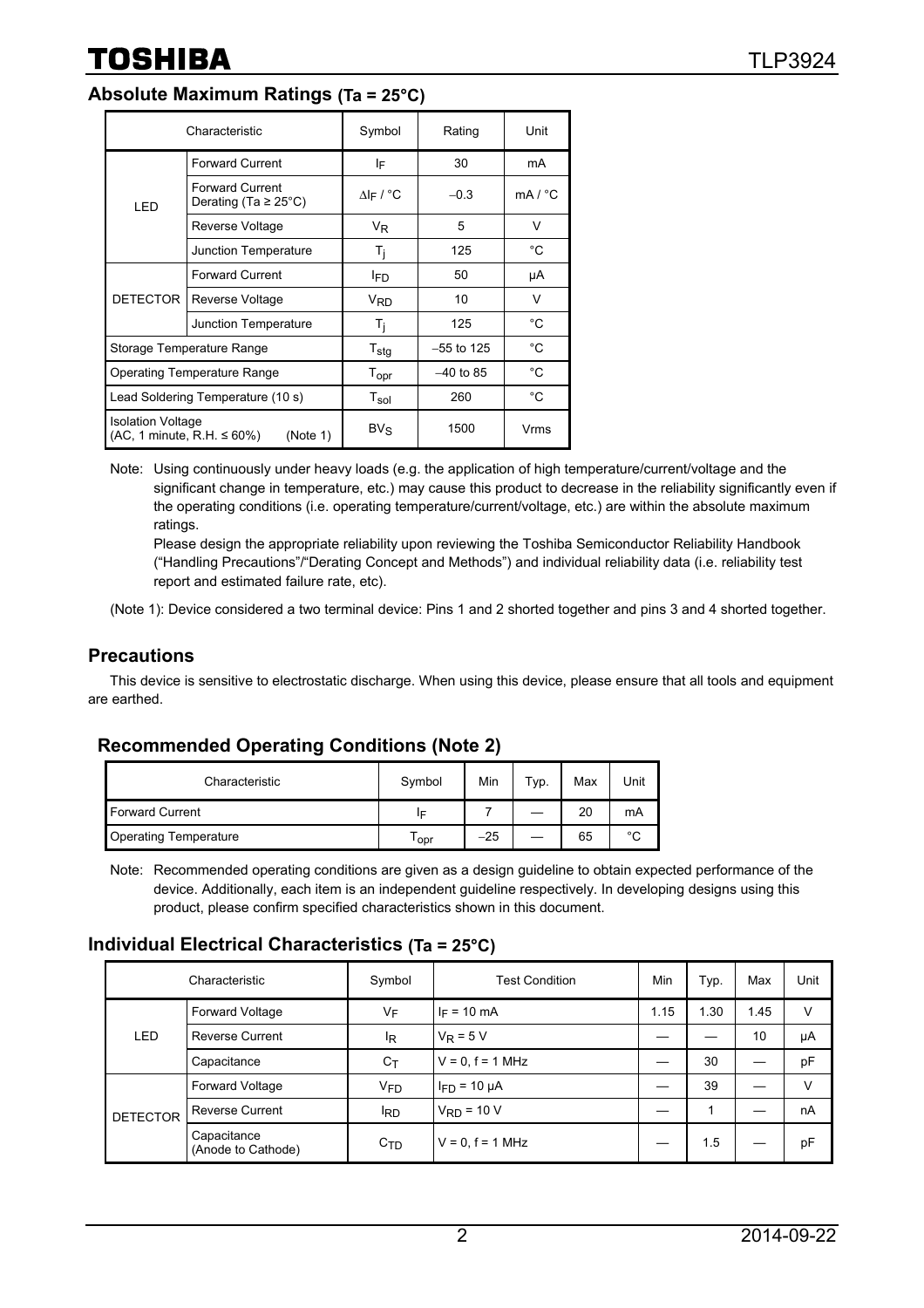# **TOSHIBA**

#### **Coupled Electrical Characteristics (Ta = 25°C)**

| Characteristic        | Symbol | <b>Test Condition</b> | Min | Typ. | Max | Unit |
|-----------------------|--------|-----------------------|-----|------|-----|------|
| Open-Circuit Voltage  | Voc    | $I_F = 10 \text{ mA}$ | 30  |      |     |      |
| Short-Circuit Current | Isc    | $I_F = 10 \text{ mA}$ |     |      |     | μA   |

#### **Isolation Characteristics (Ta = 25°C)**

| Characteristic              | Symbol      | <b>Test Condition</b>          | Min                | Tур.      | Max | Unit |
|-----------------------------|-------------|--------------------------------|--------------------|-----------|-----|------|
| Capacitance Input to Output | $c_{\rm S}$ | $V_S = 0$ , f = 1 MHz          |                    | 0.8       |     | pF   |
| <b>Isolation Resistance</b> | $R_{\rm S}$ | $V_S$ = 500 V, R.H. $\leq$ 60% | $5 \times 10^{10}$ | $10^{14}$ |     | Ω    |
|                             |             | AC, 1 minute                   | 1500               |           |     | Vrms |
| <b>Isolation Voltage</b>    | $BV_S$      | AC, 1 second in oil            |                    | 3000      |     |      |
|                             |             | DC, 1 minute in oil            |                    | 3000      |     | Vdc  |

#### **Switching Characteristics (Ta = 25°C)**

| Characteristic | Symbol | <b>Test Condition</b>                   | Min | Typ. | Max | Unit |
|----------------|--------|-----------------------------------------|-----|------|-----|------|
| Turn-on Time   | ton    | $I_F$ = 10 mA, R <sub>SH</sub> = 510 kΩ |     |      |     | ms   |
| Turn-off Time  | toff   | $C_L$ = 1000 pF<br>(Note 3)             |     |      |     | ms   |

(Note 3) : SWITCHING TIME TEST CIRCUIT



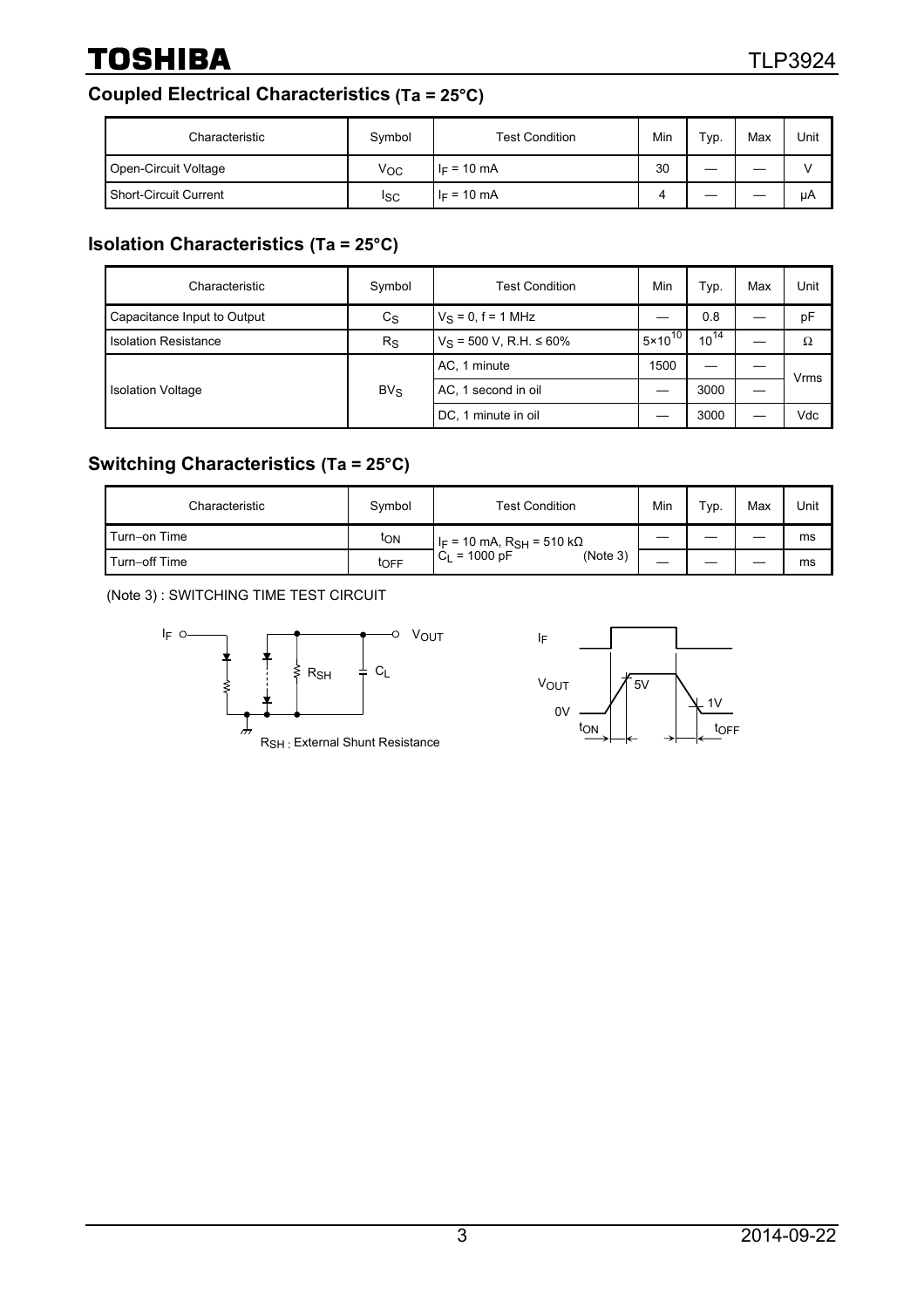## **TOSHIBA**

#### OUTLINE DRAWING

Unit: mm Tolerance: ±0.1mm

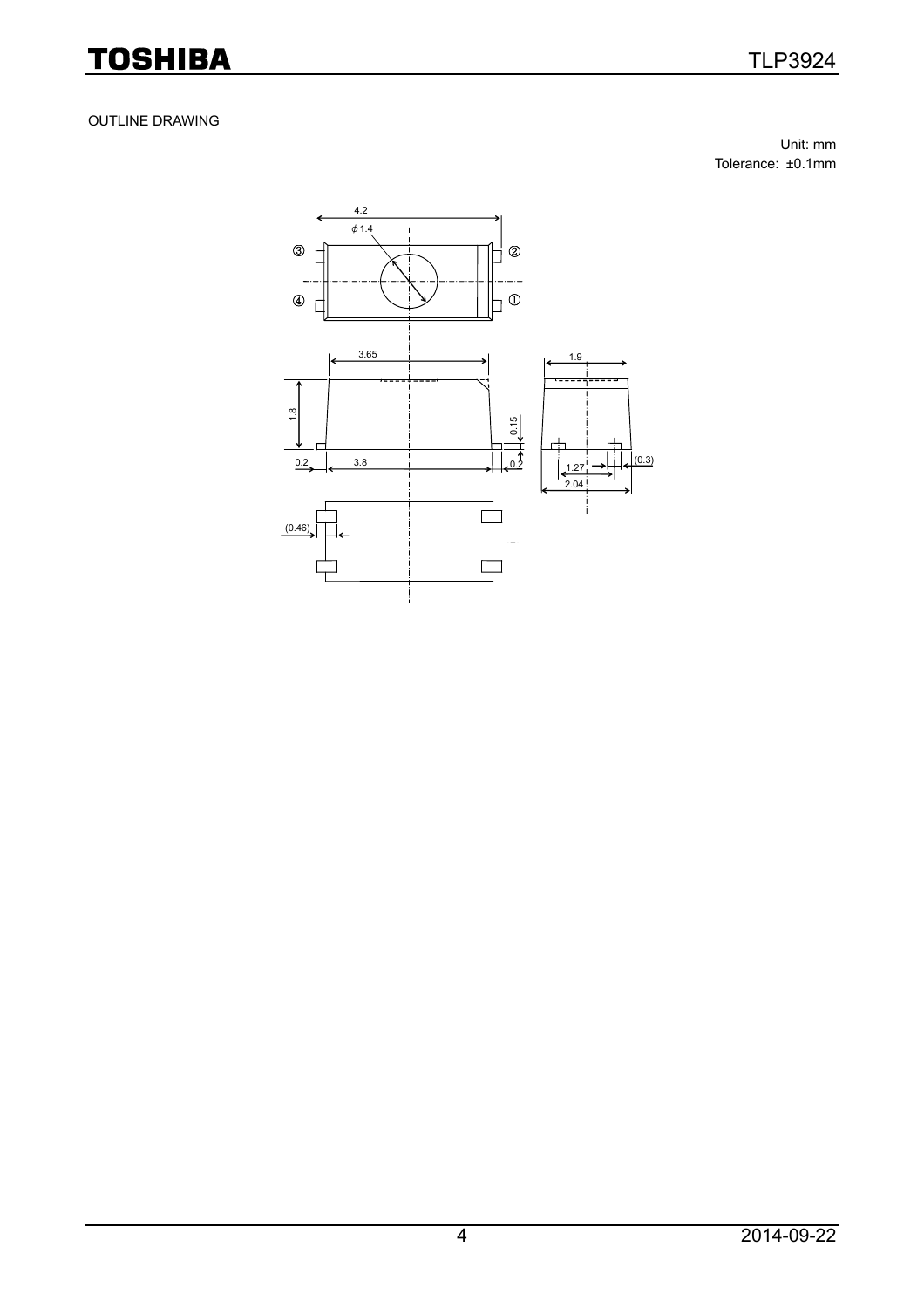#### **RESTRICTIONS ON PRODUCT USE**

- Toshiba Corporation, and its subsidiaries and affiliates (collectively "TOSHIBA"), reserve the right to make changes to the information in this document, and related hardware, software and systems (collectively "Product") without notice.
- This document and any information herein may not be reproduced without prior written permission from TOSHIBA. Even with TOSHIBA's written permission, reproduction is permissible only if reproduction is without alteration/omission.
- Though TOSHIBA works continually to improve Product's quality and reliability, Product can malfunction or fail. Customers are responsible for complying with safety standards and for providing adequate designs and safeguards for their hardware, software and systems which minimize risk and avoid situations in which a malfunction or failure of Product could cause loss of human life, bodily injury or damage to property, including data loss or corruption. Before customers use the Product, create designs including the Product, or incorporate the Product into their own applications, customers must also refer to and comply with (a) the latest versions of all relevant TOSHIBA information, including without limitation, this document, the specifications, the data sheets and application notes for Product and the precautions and conditions set forth in the "TOSHIBA Semiconductor Reliability Handbook" and (b) the instructions for the application with which the Product will be used with or for. Customers are solely responsible for all aspects of their own product design or applications, including but not limited to (a) determining the appropriateness of the use of this Product in such design or applications; (b) evaluating and determining the applicability of any information contained in this document, or in charts, diagrams, programs, algorithms, sample application circuits, or any other referenced documents; and (c) validating all operating parameters for such designs and applications. **TOSHIBA ASSUMES NO LIABILITY FOR CUSTOMERS' PRODUCT DESIGN OR APPLICATIONS.**
- **PRODUCT IS NEITHER INTENDED NOR WARRANTED FOR USE IN EQUIPMENTS OR SYSTEMS THAT REQUIRE EXTRAORDINARILY HIGH LEVELS OF QUALITY AND/OR RELIABILITY, AND/OR A MALFUNCTION OR FAILURE OF WHICH MAY CAUSE LOSS OF HUMAN LIFE, BODILY INJURY, SERIOUS PROPERTY DAMAGE AND/OR SERIOUS PUBLIC IMPACT (**"**UNINTENDED USE**"**).** Except for specific applications as expressly stated in this document, Unintended Use includes, without limitation, equipment used in nuclear facilities, equipment used in the aerospace industry, medical equipment, equipment used for automobiles, trains, ships and other transportation, traffic signaling equipment, equipment used to control combustions or explosions, safety devices, elevators and escalators, devices related to electric power, and equipment used in finance-related fields. **IF YOU USE PRODUCT FOR UNINTENDED USE, TOSHIBA ASSUMES NO LIABILITY FOR PRODUCT.** For details, please contact your TOSHIBA sales representative.
- Do not disassemble, analyze, reverse-engineer, alter, modify, translate or copy Product, whether in whole or in part.
- Product shall not be used for or incorporated into any products or systems whose manufacture, use, or sale is prohibited under any applicable laws or regulations.
- The information contained herein is presented only as quidance for Product use. No responsibility is assumed by TOSHIBA for any infringement of patents or any other intellectual property rights of third parties that may result from the use of Product. No license to any intellectual property right is granted by this document, whether express or implied, by estoppel or otherwise.
- **ABSENT A WRITTEN SIGNED AGREEMENT, EXCEPT AS PROVIDED IN THE RELEVANT TERMS AND CONDITIONS OF SALE FOR PRODUCT, AND TO THE MAXIMUM EXTENT ALLOWABLE BY LAW, TOSHIBA (1) ASSUMES NO LIABILITY WHATSOEVER, INCLUDING WITHOUT LIMITATION, INDIRECT, CONSEQUENTIAL, SPECIAL, OR INCIDENTAL DAMAGES OR LOSS, INCLUDING WITHOUT LIMITATION, LOSS OF PROFITS, LOSS OF OPPORTUNITIES, BUSINESS INTERRUPTION AND LOSS OF DATA, AND (2) DISCLAIMS ANY AND ALL EXPRESS OR IMPLIED WARRANTIES AND CONDITIONS RELATED TO SALE, USE OF PRODUCT, OR INFORMATION, INCLUDING WARRANTIES OR CONDITIONS OF MERCHANTABILITY, FITNESS FOR A PARTICULAR PURPOSE, ACCURACY OF INFORMATION, OR NONINFRINGEMENT.**
- GaAs (Gallium Arsenide) is used in Product. GaAs is harmful to humans if consumed or absorbed, whether in the form of dust or vapor. Handle with care and do not break, cut, crush, grind, dissolve chemically or otherwise expose GaAs in Product.
- Do not use or otherwise make available Product or related software or technology for any military purposes, including without limitation, for the design, development, use, stockpiling or manufacturing of nuclear, chemical, or biological weapons or missile technology products (mass destruction weapons). Product and related software and technology may be controlled under the applicable export laws and regulations including, without limitation, the Japanese Foreign Exchange and Foreign Trade Law and the U.S. Export Administration Regulations. Export and re-export of Product or related software or technology are strictly prohibited except in compliance with all applicable export laws and regulations.
- Please contact your TOSHIBA sales representative for details as to environmental matters such as the RoHS compatibility of Product. Please use Product in compliance with all applicable laws and regulations that regulate the inclusion or use of controlled substances, including without limitation, the EU RoHS Directive. **TOSHIBA ASSUMES NO LIABILITY FOR DAMAGES OR LOSSES OCCURRING AS A RESULT OF NONCOMPLIANCE WITH APPLICABLE LAWS AND REGULATIONS.**